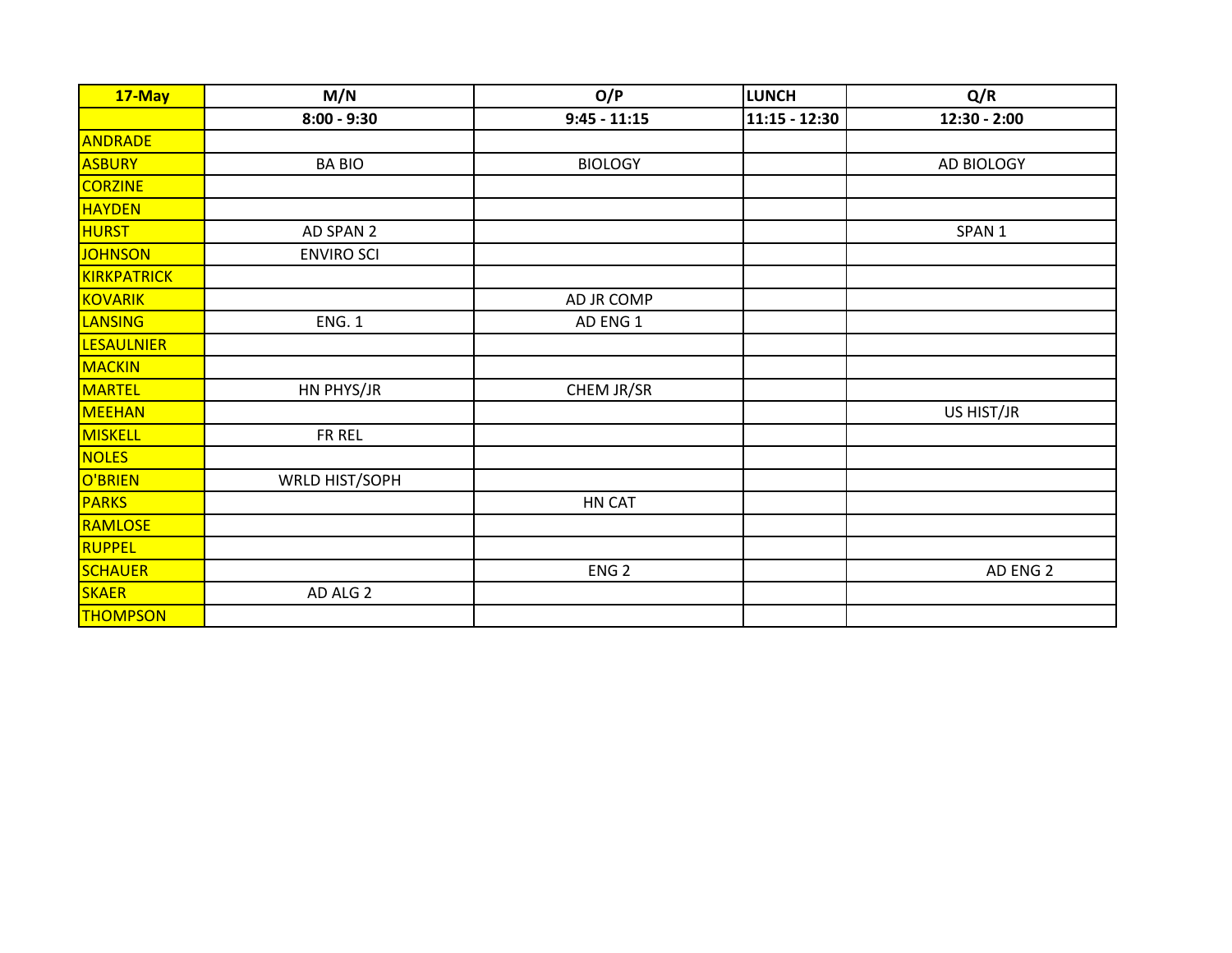| 18-May            | A/B              | C/D                | <b>LUNCH</b>    | E/F                 |
|-------------------|------------------|--------------------|-----------------|---------------------|
|                   | $8:00 - 9:30$    | $9:45 - 11:15$     | $11:15 - 12:30$ | 12:30 - 2:00        |
| <b>ANDRADE</b>    |                  | ALG <sub>2</sub>   |                 |                     |
| <b>ASBURY</b>     |                  |                    |                 |                     |
| <b>CORZINE</b>    |                  |                    |                 |                     |
| <b>HAYDEN</b>     |                  |                    |                 |                     |
| <b>HURST</b>      |                  | AD SPAN 1          |                 |                     |
| <b>JOHNSON</b>    |                  | <b>INTRO TO AG</b> |                 | <b>FOOD SCIENCE</b> |
| KIRKPATRICK       | <b>COMP APP</b>  |                    |                 |                     |
| <b>KOVARIK</b>    |                  |                    |                 |                     |
| <b>LANSING</b>    | ENG <sub>3</sub> |                    |                 | AD ENG 1            |
| <b>LESAULNEIR</b> |                  |                    |                 |                     |
| <b>MACKIN</b>     |                  |                    |                 |                     |
| <b>MARTEL</b>     | AD CHEM SOPH     | AD CHEM SOPH       |                 |                     |
| <b>MEEHAN</b>     |                  |                    |                 | <b>CIVICS</b>       |
| <b>MISKELL</b>    |                  |                    |                 | FR REL              |
| <b>NOLES</b>      |                  |                    |                 |                     |
| O'BRIEN           | SLU HIST/JR      |                    |                 |                     |
| <b>PARKS</b>      | <b>STATS</b>     | <b>FUND ALG</b>    |                 |                     |
| RAMLOSE           |                  |                    |                 |                     |
| RUPPEL            |                  |                    |                 |                     |
| <b>SCHAUER</b>    |                  | ENG <sub>3</sub>   |                 |                     |
| SKAER             |                  |                    |                 | ALG 1               |
| <b>THOMPSON</b>   |                  |                    |                 |                     |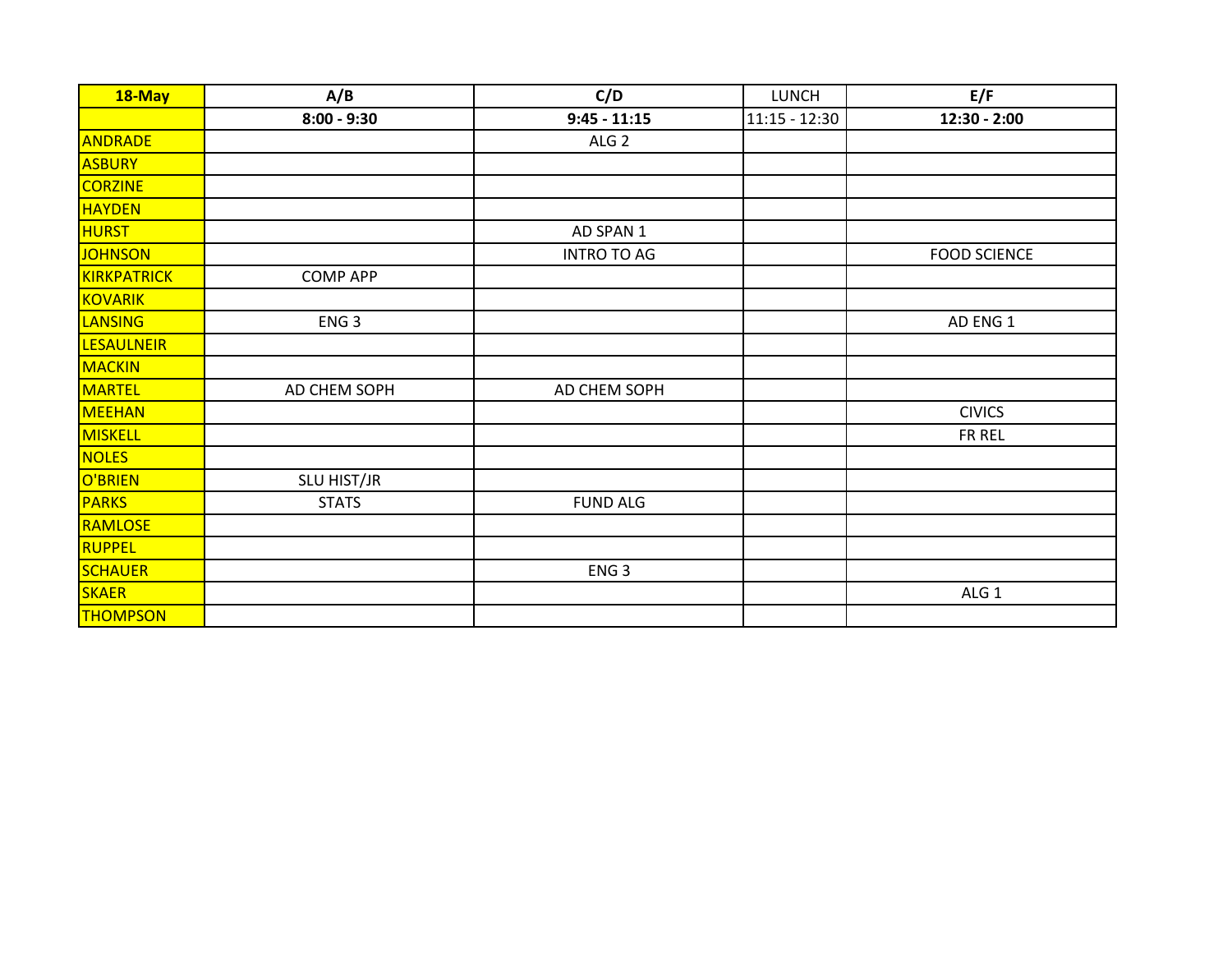| 19-May           | G/H               | 1/J                 | <b>LUNCH</b>    | K/L               |
|------------------|-------------------|---------------------|-----------------|-------------------|
|                  | $8:00 - 9:30$     | $9:45 - 11:15$      | $11:15 - 12:30$ | $12:30 - 2:00$    |
| <b>ANDRADE</b>   | <b>GEOM</b>       | AD GEOM             |                 | <b>GEOM</b>       |
| <b>ASBURY</b>    | <b>ANATOMY</b>    | PHY SCI             |                 |                   |
| <b>CORZINE</b>   |                   |                     |                 |                   |
| <b>HAYDEN</b>    |                   |                     |                 |                   |
| <b>HURST</b>     | AD SPAN 2         | SPAN <sub>1</sub>   |                 |                   |
| <b>JOHNSON</b>   |                   | <b>HORTICULTURE</b> |                 |                   |
| KIRKPATRICK      |                   |                     |                 |                   |
| <b>KOVARIK</b>   |                   |                     |                 |                   |
| <b>LANSING</b>   | ENG <sub>1</sub>  |                     |                 |                   |
| <b>LESAUNEIR</b> |                   |                     |                 |                   |
| <b>MACKIN</b>    |                   |                     |                 |                   |
| <b>MARTEL</b>    |                   |                     |                 | HN PHYS/JR        |
| <b>MEEHAN</b>    |                   | ADV WRLD HIST       |                 | AD WRLD HIST      |
| MISKELL          |                   | FR REL              |                 |                   |
| <b>NOLES</b>     | SPAN <sub>2</sub> | SPAN <sub>3</sub>   |                 | SPAN <sub>3</sub> |
| O'BRIEN          |                   |                     |                 | <b>WRLD HIST</b>  |
| <b>PARKS</b>     | HN CALC           | <b>ADV CAT</b>      |                 |                   |
| RAMLOSE          |                   |                     |                 |                   |
| <b>RUPPEL</b>    |                   |                     |                 |                   |
| <b>SCHAUER</b>   |                   |                     |                 |                   |
| <b>SKAER</b>     | AD ALG 1          |                     |                 | ALG <sub>1</sub>  |
| <b>THOMPSON</b>  |                   |                     |                 |                   |